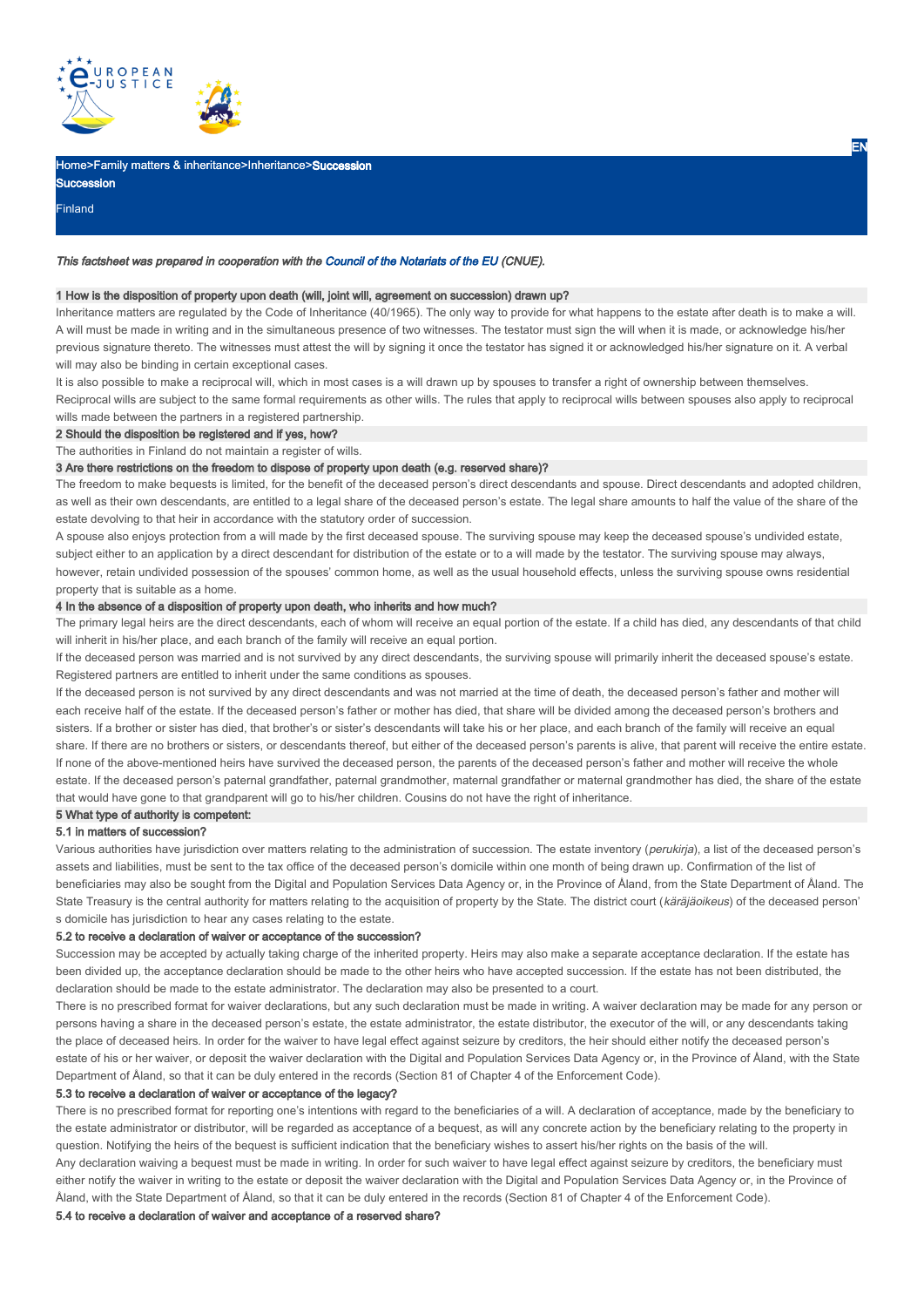The heir must declare his/her demand for his/her legal share to the beneficiary of the will by means of a process server, or in another verifiable manner, within six months of having been notified of the bequest. A demand for the legal share may also be made by announcing it in an official journal published within the period set out above, if such demand was not notified to the beneficiary on the grounds that he/she could be assumed to have been avoiding service of process concerning the demand or if his/her address is unknown.

## 6 Short description of the procedure to settle a succession under national law, including the winding-up of the estate and sharing out of the assets (this includes information whether the succession procedure is initiated by a court or other competent authority on its own motion)

In Finland, the authorities do not institute proceedings relating to succession cases on their own initiative. Following the death of an individual, the estate inventory is drawn up first. The estate inventory is a document that clarifies the status of the deceased person's estate; in other words it lists the deceased person's assets and liabilities. The people who have a share in the deceased person's estate are noted in the estate inventory, together with the surviving spouse's assets and liabilities and the joint assets and liabilities of the two spouses. The estate inventory must be drawn up within three months of death, but the tax office may extend the deadline if there are special reasons for doing so.

The obligation to draw up the estate inventory lies with the heir who has taken charge of the estate and who is responsible for managing its property, or with the estate administrator or executor of the will, if any. That person must select two trustees to draw up the estate inventory. A report on the deceased person' s family tree records must be attached to the estate inventory. In Finland, population records are kept in both church and public population registers, and official extracts from the register may be ordered either from the Digital and Population Services Data Agency or, in the Province of Åland, from the State Department of Åland, or from the parishes where the deceased person was registered. The estate inventory must be sent to the Finnish Tax Administration ( Verohallinto) within one month of having been drawn up.

When a person who has made a will dies, beneficiaries must notify the will to the heirs, by means of a process server or in another verifiable manner, and must supply them with a true copy of the will. If an heir wishes to contest the will, he/she must lodge a complaint within six months of having been notified of the will.

Distribution of the estate may only begin once it has been wound up. Winding up an estate involves determining the extent of property in the estate, fulfilling the obligations of the deceased person and his/her estate with regard to any debts, and asserting the rights of any particular legatees. For the purposes of winding up the estate, the beneficiaries will manage the estate jointly unless special provision has been made for management. Instead of this joint management, the beneficiaries may apply to the court for the appointment of an estate administrator. Once management of the estate has been handed over to the administrator, the beneficiaries will no longer be entitled to make decisions concerning the estate. The duty of the estate administrator is to carry out all measures necessary for winding up the estate. Once the estate has been wound up, the administrator should notify the beneficiaries and prepare a report. Once the estate has been wound up, any beneficiary may request distribution. If the deceased person was married or in a registered partnership, the property must be partitioned before it can be distributed to the heirs. The beneficiaries may agree among themselves on how to distribute the estate. A distribution report must be drawn up, and it must be signed by the beneficiaries and certified true and correct by two impartial witnesses

The beneficiaries may also apply for a court order appointing an estate distributor. This usually happens when the beneficiaries cannot agree on the distribution. The estate administrator or executor will serve as the distributor, provided that he/she is not a beneficiary and if the beneficiaries ask him/her to distribute the estate and no other estate distributor has been appointed.

The estate distributor must stipulate the time and place where the estate will be distributed, and must verifiably invite the beneficiaries to attend. The estate distributor must endeavour to ensure that the beneficiaries agree on the distribution. If agreement is reached, the estate must be distributed accordingly. If there is no agreement, the estate distributor must distribute the estate so that each beneficiary receives a share of the various types of assets that make up the estate. If the estate cannot be distributed in any other way, the court may order, on the basis of the estate distributor's proposal, that the distributor sell certain items or, where necessary, all of the property constituting the estate. The estate distributor will prepare and sign a distribution report (perinnönjakokirja ). Any beneficiary may contest the distribution by bringing proceedings against the other beneficiaries within six months of distribution.

#### 7 How and when does one become an heir or legatee?

An heir (perillinen) is a person who had a family, marital or adoptive relationship with the deceased, as defined by law. A legatee (testamentinsaaja) may be either a natural person or a legal person.

To qualify as an heir or legatee, the person in question must have been alive at the time of death of the deceased person. This may include a child conceived prior to the death of the deceased person and subsequently born alive.

An heir or beneficiary who wishes to assert his/her rights should accept succession or notify any claims to the person or persons who have accepted succession. If the estate has not been distributed, the claim must be submitted to the estate administrator or to a court. An heir or legatee is considered to have accepted succession or, if he/she has taken charge of the estate, either alone or with another person, participated in preparing the estate inventory or distribution, or taken any other action in relation to the property in question.

#### 8 Are the heirs liable for the deceased's debts and, if yes, under which conditions?

Beneficiaries are not individually liable for the deceased person's debts. A beneficiary responsible for drawing up the estate inventory will only be individually liable for the deceased person's debts if he/she fails to submit the inventory by the deadline.

The debts of the deceased person and the estate will be settled from the estate's assets. The beneficiaries will, however, be individually liable for any debts contracted by them on behalf of the estate.

#### 9 What are the documents and/or information usually required for the purposes of registration of immovable property?

The documents required for registering immovable property will vary, depending on whether the property in question was obtained by succession or by bequest. Applications for the registration of ownership on the basis of succession must include the estate inventory, distribution report, the deceased person' s genealogical records, any partition report and any documents relating to the transfer of inherited property. The applicant must also prove that the distribution has taken legal effect by enclosing with the application either an acceptance document signed by all beneficiaries or a legally valid certificate issued by the court with jurisdiction for the deceased person's domicile.

Applications for the registration of ownership on the basis of a bequest must include the estate inventory, the deceased person's genealogical records, the original will, a certificate to the effect that the will is legally valid, and evidence that the will has been notified to all heirs. If the list of beneficiaries needs to be certified as true and correct by the Digital and Population Services Data Agency or the State Department of Åland, no genealogical records need to be enclosed with the application.

# 9.1 Is the appointment of an administrator mandatory or mandatory upon request? If it is mandatory or mandatory upon request, what are the steps to be taken?

It is not mandatory to apply for an administrator. If a court receives an application for the appointment of an administrator, the court must appoint an administrator to manage the estate. The application may be submitted by any heir or legatee or by the executor. The estate's assets may also be transferred to the estate administrator upon application by a creditor of the estate or of the deceased person, or by a person liable for the deceased person's debts.

9.2 Who is entitled to execute the disposition upon death of the deceased and/or to administrate the estate?